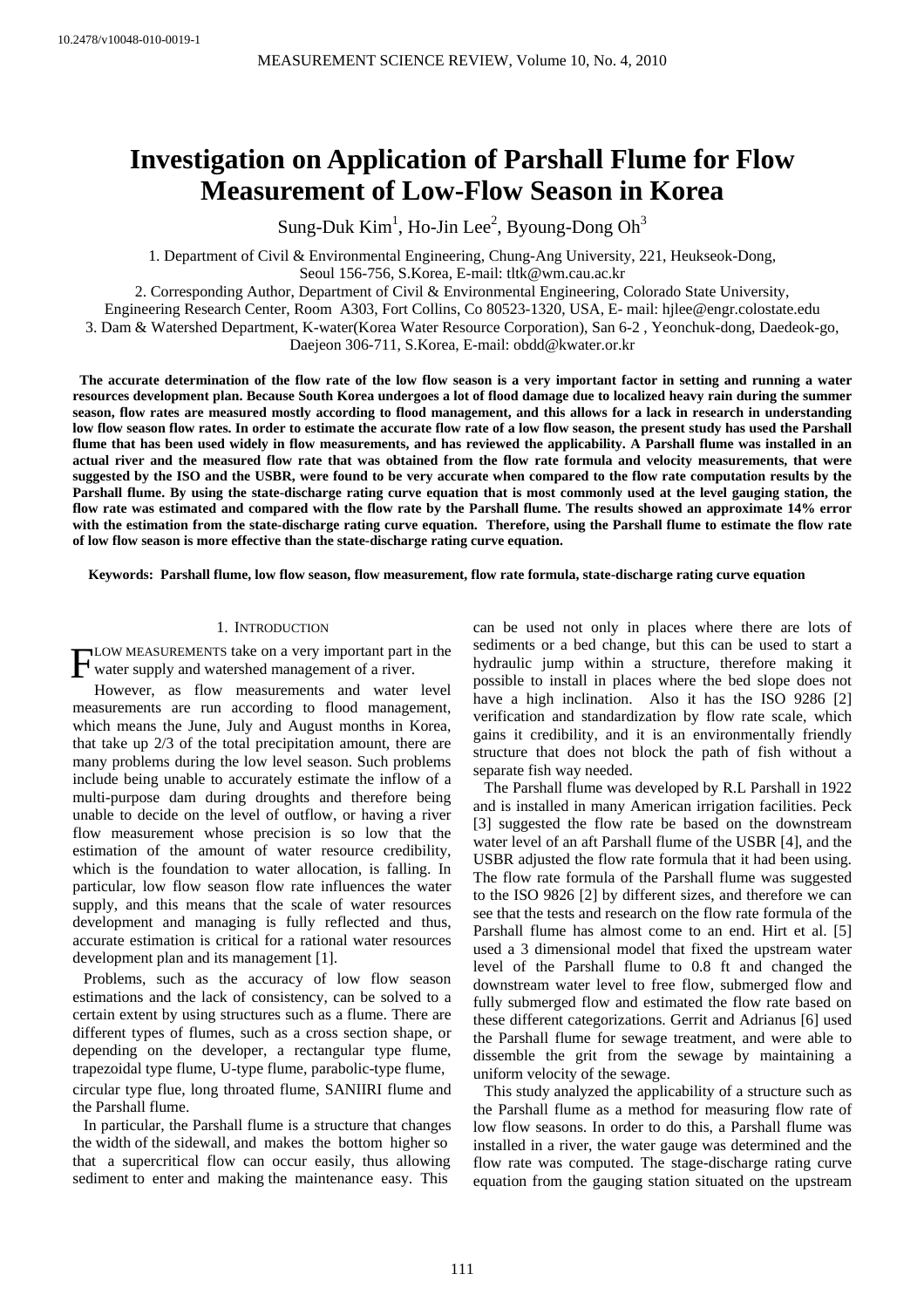was used to estimate the flow rate. The flow rate that was presented from the flow rate formula suggested by the ISO and the USBR, the measured flow rate obtained through velocity measurements, and the flow rate by stage-discharge rating curve equation were compared.

### 2. THE STUDY AREA AND THE PARSHALL FLUME

This study selected the Donghyang Parshall flume that has been installed in the Yongdam Dam region. The Donghyang Parshall flume is located at Longitude 127°32'31" and Latitude 35°49'43". The water gauging station (Longitude 127°32'48" and Latitude 35°49'49") is located 200 m upstream, thus making a favorable condition for analyzing the applicability of the Parshall flume. The Parshall flume and water gauging station are situated at Gu-Ryang-Chun – a stream of a watershed area of 165.2 *km<sup>2</sup>* and an average elevation of 640.38 *m* with a slope of 17.237%. Its width is approximately 90 meters; however, during its low flow season it measures approximately 50 meters. The bed material is composed of plume and gravel. Photo 1 shows the selected area, the Parshall flume, and the water gauging station.



Photo 1. Parshall flume, gauging station and catchment

The Parshall flume is standardized in various sizes and the measurements of the Parshall flume that were used in this study are shown in Fig.1.

The water depth measurement within the flume measures the contraction depth,  $H_a$  and the throat depth,  $H_b$ . In  $H_a$ , the 1/3 point of the length of the side wall at the starting point of the contraction is the water depth from the contraction bottom. In  $H<sub>b</sub>$ , the water depth is 51 mm upstream from the lowest point of the throat and like *Ha*, it is the water depth from the contraction bottom.

The width of the throat of the flume is 1.524 meters; the range of flow rate measurement is 0.0441  $m^3/sec \sim 2.424$  $m^3$ /sec; and the range of water level measurement is 0.06m~0.76m. When the submergence ratio  $(H_b / H_a)$ exceeds 0.7, the flow of the upper part of the stream from the Parshall flume gets disturbed, which diminishes the conveyance, thus the necessity for correction of flow rate arises. The study of this paper focuses on the flow rate measurement during the low flow season, thus it only measured *Ha.* 





Fig.1. The designed Parshall flume

Table 1 The water depths measured at Donghyang Parshall flume

| Date           | Upstream of<br>the<br>structure<br>water<br>depth $H_A(m)$ | Stilling well<br>headwater depth<br>$H_a(m)$ |
|----------------|------------------------------------------------------------|----------------------------------------------|
| 03/11/14 14:50 | 0.56                                                       | 0.460                                        |
| 03/12/04 17:00 | 0.48                                                       | 0.405                                        |
| 03/12/08 16:40 | 0.64                                                       | 0.540                                        |
| 03/12/10 16:45 | 0.63                                                       | 0.535                                        |
| 03?12/24 11:40 | 0.40                                                       | 0.370                                        |

The basic principle of the Parshall flume is that when the water level is lower than the crest of the Parshall flume, the water level should be measured. The pre-measured water level should be substituted into the formula that converts water level into flow rate and then the flow rate is calculated. This study uses the bubble gauge to measure the water level. Table 1 presents the water depth upstream *HA* of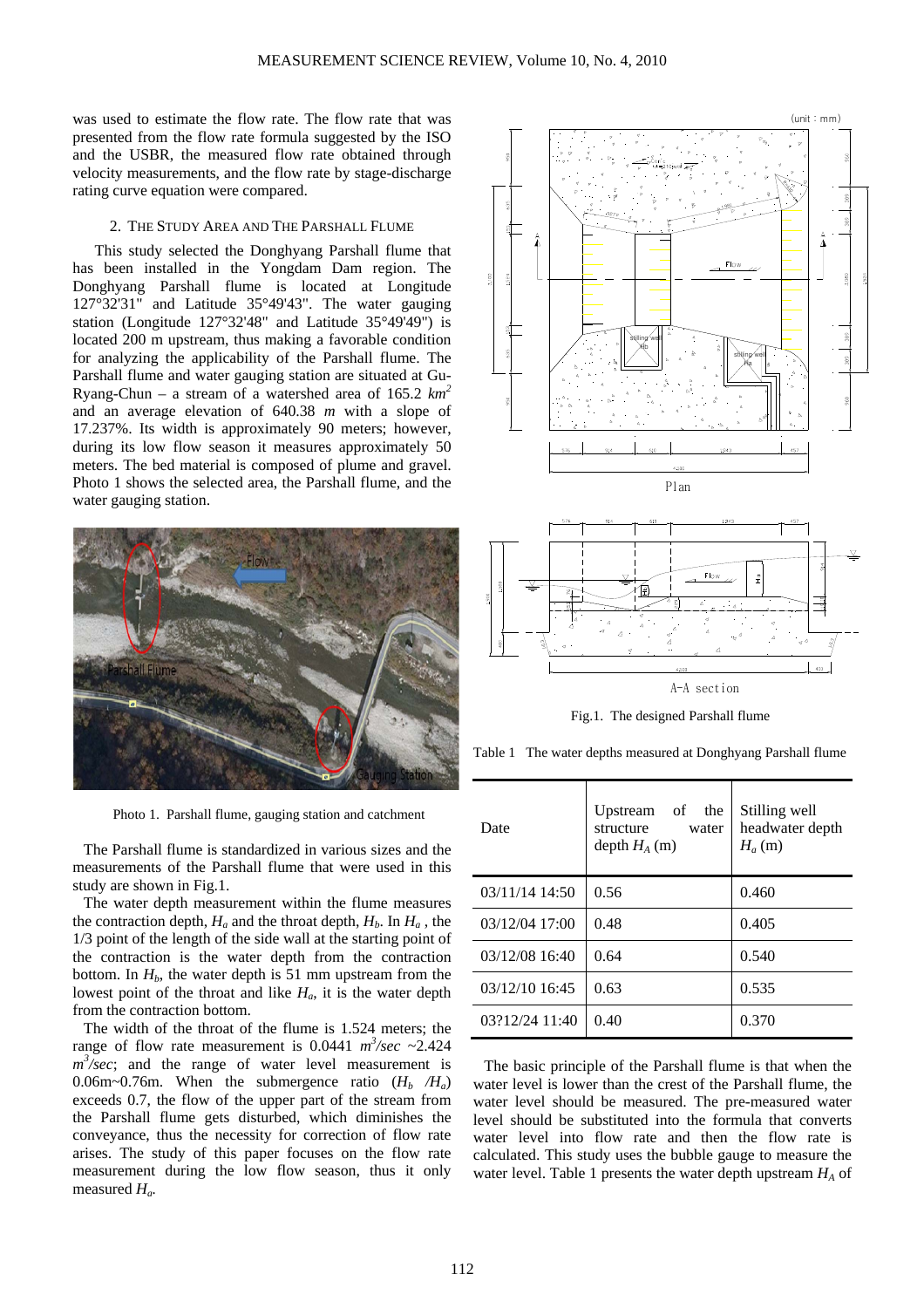the Donghyang Parhsall flume that was measured 5 times in the field and the water depth  $H_a$  of the stilling well. However, a loss and fracture of the bubble pipe occurred due to the flood. There is a shortage of reliable data due to this problem.

## 3. COMPUTATION OF FLOW RATE

#### *A. FLOW RATE BY PARSHALL FLUME EQUATION*

The size of the Donghyang Parshall flume is 5ft and the width of the throat is 1.524 *m* but at the ISO the standard that is closest to this structure is a 1.5 m Parshall flume. (1) that is presented by ISO allow so obtaining of the flow rate formula according to the width of the throat, and if the 1.524 *m* width of the throat is put into this equation, it can be expressed as (2).

$$
Q = C_b b \left(\frac{H_a}{0.305}\right)^n \tag{1}
$$

$$
Q = 3.7294 H_a^{1.5863}
$$
 (2)

Where  $C_d$  is the coefficient of flow rate 0.372, *b* is the width of the throat, *n* is 1.569 $b^{0.026}$ . Meanwhile the flow rate formula that is presented in the Water Measurement Manual [4] expresses the throat width of 1.524 *m* as (3).

$$
Q = 20H_a^{1.59}
$$

When there is a free flow, (2) and (3) become flow rate formulas. When there is a submerged flow, the flow rate of the free flow should be reduced. Because this study focuses on the low flow season, submerged flow is not taken into considera- tion. In (2) and (3) the  $H_a$  value of Table 1 is used to calculate the flow rate and this is shown in Table 2.

Table 2 The flow rates computed by Parshall flume equation

|       | Flow rate $(m^3/s)$ |       |          |                |       |          |  |
|-------|---------------------|-------|----------|----------------|-------|----------|--|
| $H_a$ | ISO's formula       |       |          | USBR's formula |       |          |  |
|       | $H_a+1$             | $H_a$ | $H_a$ -1 | $H_a+1$        | $H_a$ | $H_a$ -1 |  |
|       | cm                  |       | cm       | cm             |       | cm       |  |
| 0.370 | 0.804               | 0.770 | 0.738    | 0.804          | 0.771 | 0.738    |  |
| 0.405 | 0.924               | 0.889 | 0.855    | 0.925          | 0.890 | 0.855    |  |
| 0.460 | 1.126               | 1.088 | 1.051    | 1.128          | 1.090 | 1.052    |  |
| 0.535 | 1.424               | 1.383 | 1.342    | 1.427          | 1.385 | 1.344    |  |
| 0.540 | 1.445               | 1.403 | 1.362    | 1.448          | 1.406 | 1.365    |  |

The observation of water levels generally has an allowable error of ±1 *cm* [7]. Because the water depth of the Parshall flume,  $H_a$  is measured while the water level is oscillating, there can be a  $\pm 1$  *cm* error, and so this has also been calculated with in the flow rate and compared. Even though the flow rate that is calculated by using the formula presented by the ISO and the USBR is differently expressed, seeing as the difference is only  $0\nu$ -0.00  $3m<sup>3</sup>/s$ , we can agree that there is an almost identical flow rate. Also, the 1cm error of the water level causes a 0.034~0.042 *m<sup>3</sup> /s* difference in flow rates, which means that this can cause a 3~4% error in flow rates.

Fig.2 illustrates the results from Table 2 and shows that the flow rates of both formulas are in close agreement.

#### *B. FLOW RATE BY VELOCITY MEASUREMENTS*

In order to look at the accuracy of the flow rate formulas of the ISO and USBR, the flow velocity within the Parshall flume was measured and the flow rate was estimated. Due to the changes of the cross section of Parshall flume structures, the flow velocity fluctuation is high at each point, which means that when measuring flow rates within flumes using current meters, the measurements must be done very precisely.



Fig.2. The comparison flow rates produced by Parshall flume equation.

This study measured the flow rate by a three point method that uses a rotating current meter with a 2 *cm* diameter rotating fan while maintaining a 0.1 *m* current line interval. The water depth at the time of measurement was 0.44 *m* and the flow rate was 1.008  $m^3$ /s. The result by flow rate formula and the result by flow rate measurements are expressed in Table 3. As the results show, the measured flow rate and the calculated flow rate by the flow rate formula were in good agreement. Therefore, this shows that the Parshall flume flow rate formula has a very good accuracy.

Table 3 The comparison of the flow rate between Parshall flume equation and the flow measurement

| $H_a(m)$ | Flow rate $(m^3/s)$ |                   |                     |  |
|----------|---------------------|-------------------|---------------------|--|
|          | ISO's formula       | USBR's<br>formula | Flow<br>measurement |  |
| 0.440    | 1.014               | 1.015             | 1.008               |  |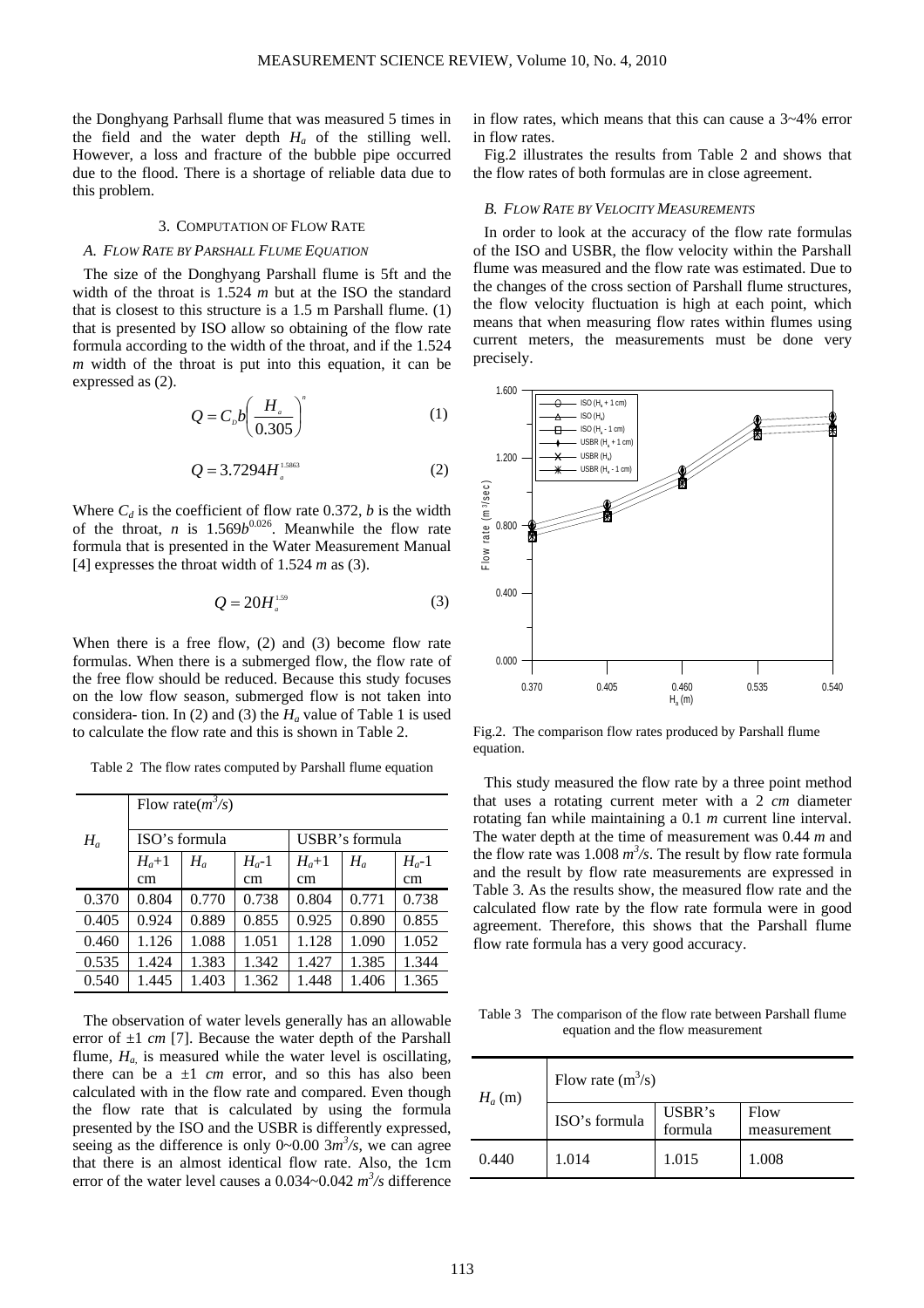# *C. FLOW RATE BY RATING CURVE*

The Donghyang Parshall flume is installed at 200 *m* in a straight upstream. The gauging station carries out flow rate measurements every year. In between the place where the Donghyang Parshall flume and the gauging station were installed, there is no confluence or divergence which gives favorable conditions for comparing flow rate estimation results.

| Index         | Rating curve                            | Range         | R <sub>2</sub> |
|---------------|-----------------------------------------|---------------|----------------|
| Total<br>2003 | $Q = 12.834 \times (H - 1.565)^{3.080}$ | Full<br>range | 0.988          |
|               | $Q = 12.418 \times (H - 1.557)^{3.107}$ | H < 2.33      | 0.975          |
|               | $Q = 20.653 \times (H - 1.711)^{2.732}$ | $H \ge 2.33$  | 0.986          |
|               | $Q = 34.224 \times (H - 1.918)^{2.415}$ | Full<br>range | 0.994          |

Table 4 Rating curve of Donghyang station

|                                | $Q = 34.224 \times (H - 1.918)^{2.415}$ | Full<br>range     | 0.994 | 0.0                     |
|--------------------------------|-----------------------------------------|-------------------|-------|-------------------------|
| <b>Before</b><br>Flood<br>2003 | $Q = 36.373 \times (H - 1.930)^{2.398}$ | H < 2.82          | 0.991 |                         |
|                                | $Q = 19.808 \times (H - 1.694)^{2.757}$ | $H \ge 2.82$      | 0.986 | Fig.3<br>ISO:           |
| After<br>Flood<br>2003         | $Q = 12.901 \times (H - 1.550)^{3.026}$ | Full<br>range     | 0.997 | Ta<br>discl             |
|                                | $Q = 11.572 \times (H - 1.524)^{3.101}$ | H <sub>2.67</sub> | 0.989 | Wate<br>curv<br>leve    |
|                                | $Q = 26.592 \times (H - 1.816)^{2.597}$ | $H \geq 2.67$     | 0.998 | well<br>mea<br>$11.1 -$ |

In 2003 there were 68 flow rate measurements taken at the Donghyang gauging station. The results of the flow rate measurements were analyzed so that the stage-discharge rating curve equation of gauging station could be derived [8]. However, typhoon Mae-Mi (September, 2003) caused changes in the cross section of the river through the flood, and so we categorized the water measurement data

according to the entire period (2003), before, and after the flood, and induced the water rating curve equation accordingly.



The comparison of flow rates produced by rating curve and formula

able 4 shows the flow rate calculations using the stageharge rating curve equation of the gauging station. er level  $H$ , which applies the stage-discharge rating e equation, is the Donghyang gauging station's water I when measuring the water depth  $H_a$  from the stilling of the Parshall flume. Table 5 shows the flow rate surements for the measured error  $\pm 1$  *cm* (n). Fig.3 illustrates the results of Table 5. The discharge of the Parshall flume in Fig.3 is computed according to the ISO formula.

We discovered that a difference of 1 cm in the water level in the Parshall flume demonstrated a difference of 0.034 $\sim$ 0.042  $m^3$ /sec in the discharge, which caused an error of 3-4%; in comparison, a 1centimeter difference in the equation showed a difference of 0.049~0.077 *m<sup>3</sup> /sec* in the discharge and thus caused an error of 5-8%.

Table 5 The flow rates computed by rating curve

| H(m)  | $H_a(m)$ | Rating curve                                        | Flow rate( $m^3/s$ ) |       |          |
|-------|----------|-----------------------------------------------------|----------------------|-------|----------|
|       |          |                                                     | $H+1$ cm             | H     | $H-1$ cm |
| 1.920 | 0.370    | $Q = 11.572 \times (H - 1.524)^{3.101}$<br>H < 2.67 | 0.707                | 0.654 | 0.605    |
| 1.950 | 0.405    |                                                     | 0.882                | 0.821 | 0.762    |
| 1.980 | 0.460    |                                                     | 1.084                | 1.014 | 0.946    |
| 1.990 | 0.535    |                                                     | 1.158                | 1.084 | 1.014    |
| 2.000 | 0.540    |                                                     | 1.235                | 1.158 | 1.084    |